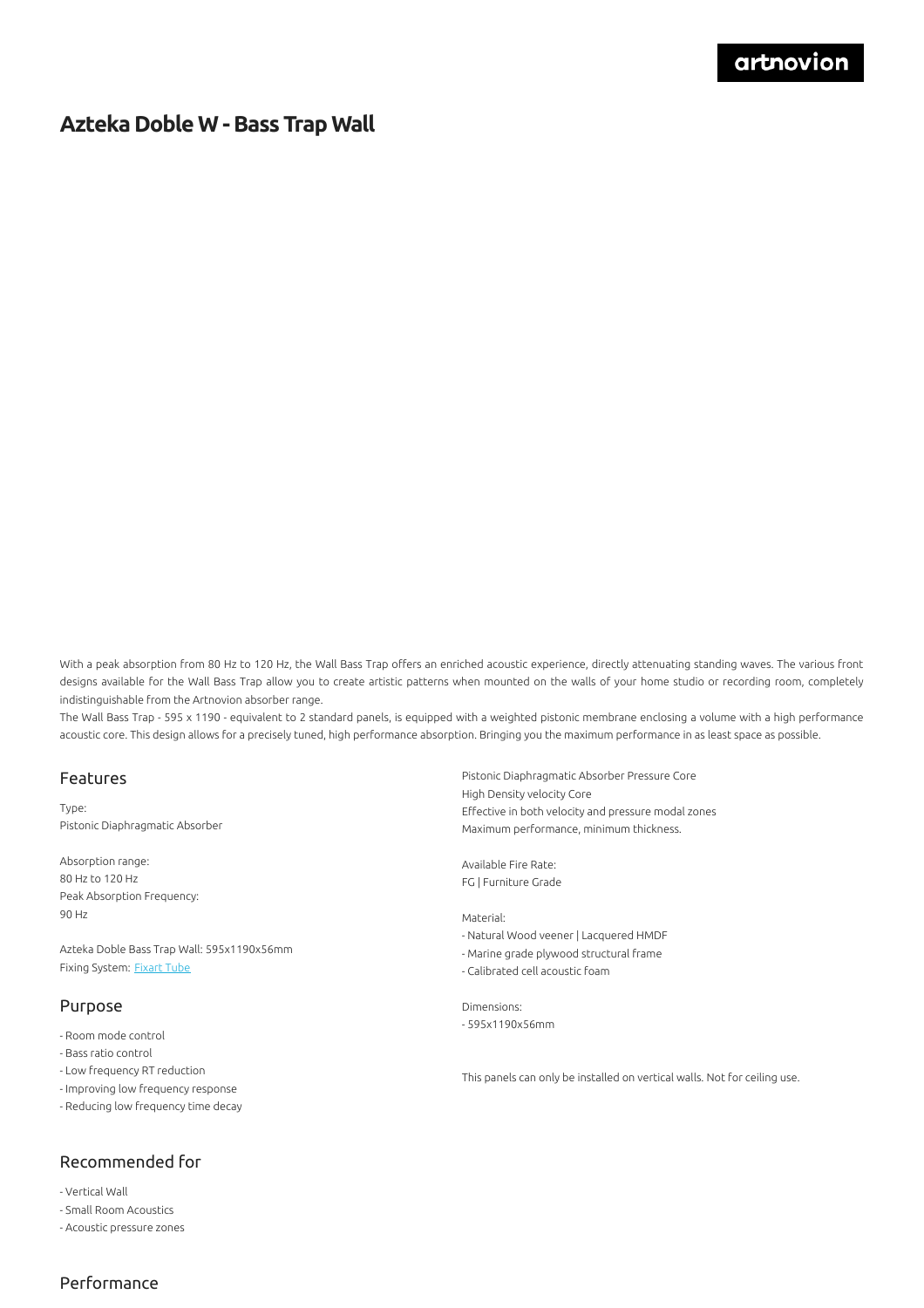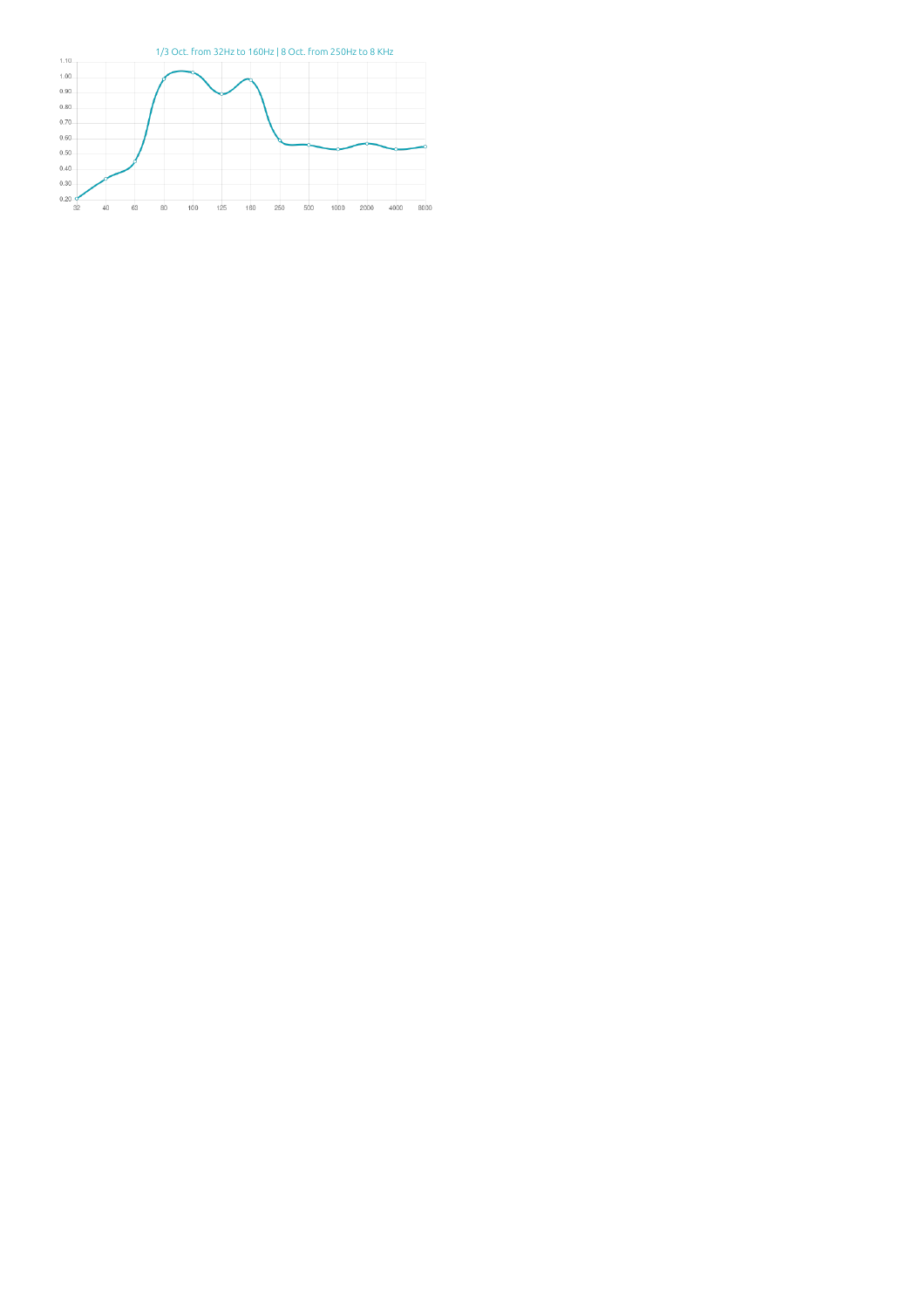

### Add-ons

**M6 Screw Thread receiver - Add-on**

#### **Dimensions Weight**

FG - LW | 595x1190x56mm 8.5 Kg FG - NW |595x1190x56mm 8.5 Kg

#### **Box**

Quantity per box: 2 Dimensions: 1250x200x665mm Volume: 0.166m3 Weight: 19.22Kg